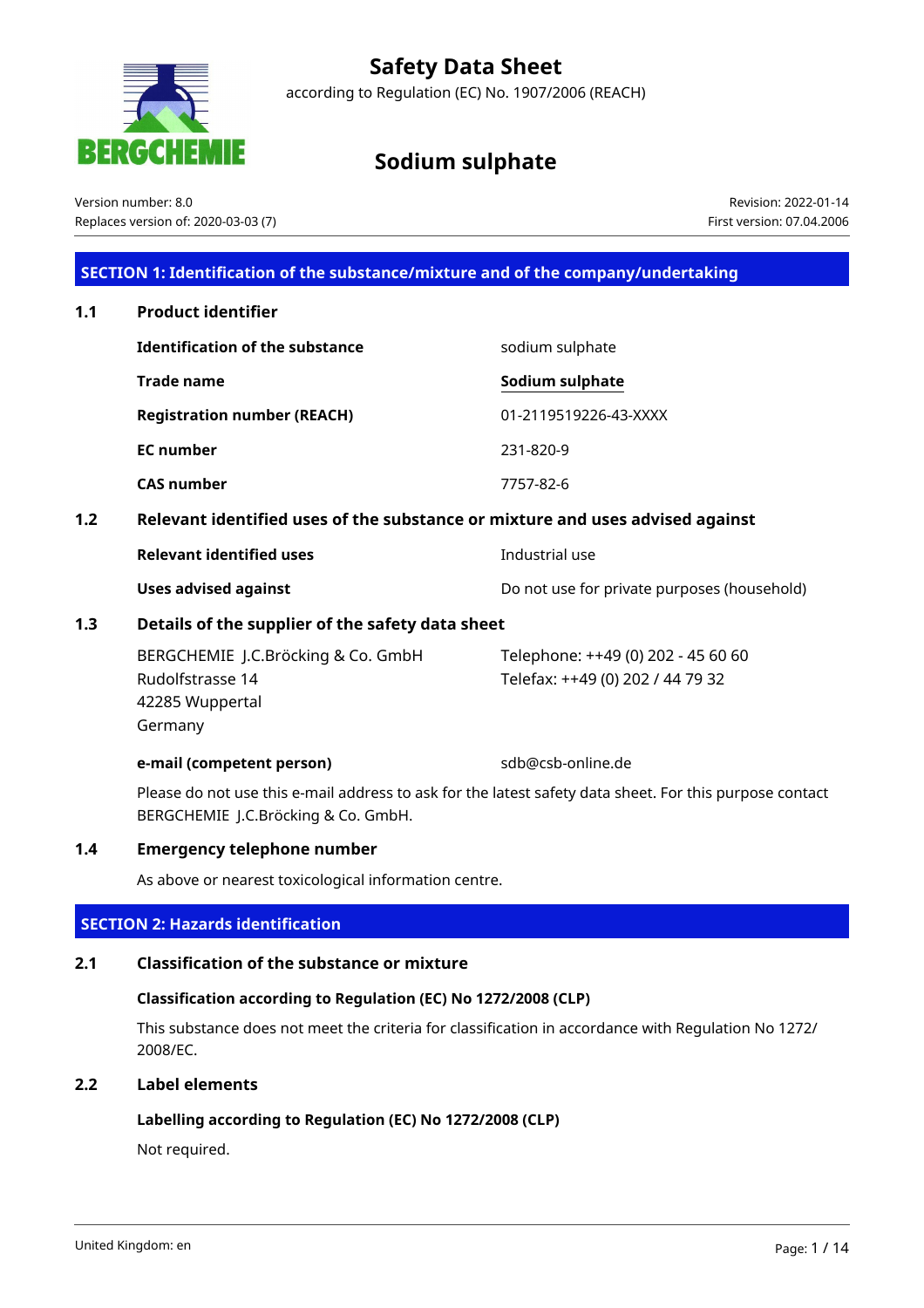### **2.3 Other hazards**

#### **Results of PBT and vPvB assessment**

According to the results of its assessment, this substance is not a PBT or a vPvB.

### **SECTION 3: Composition/information on ingredients**

## **3.1 Substances**

| Name of substance        | sodium sulphate         |
|--------------------------|-------------------------|
| <b>Identifiers</b>       |                         |
| CAS No                   | 7757-82-6               |
| EC No                    | 231-820-9               |
| <b>Molecular formula</b> | Na2 SO4                 |
| <b>Molar mass</b>        | 142 $9/$ <sub>mol</sub> |

### **SECTION 4: First aid measures**

### **4.1 Description of first aid measures**

### **General notes**

In all cases of doubt, or when symptoms persist, seek medical advice.

#### **Following inhalation**

Provide fresh air.

### **Following skin contact**

Wash with plenty of soap and water.

### **Following eye contact**

Rinse cautiously with water for several minutes. Remove contact lenses, if present and easy to do. Continue rinsing.

## **Following ingestion**

Rinse mouth. Do not induce vomiting. Get medical advice/attention if you feel unwell.

### **Notes for the doctor**

None.

## **4.2 Most important symptoms and effects, both acute and delayed**

Gastrointestinal complaints. Diarrhoea.

### **4.3 Indication of any immediate medical attention and special treatment needed**

None.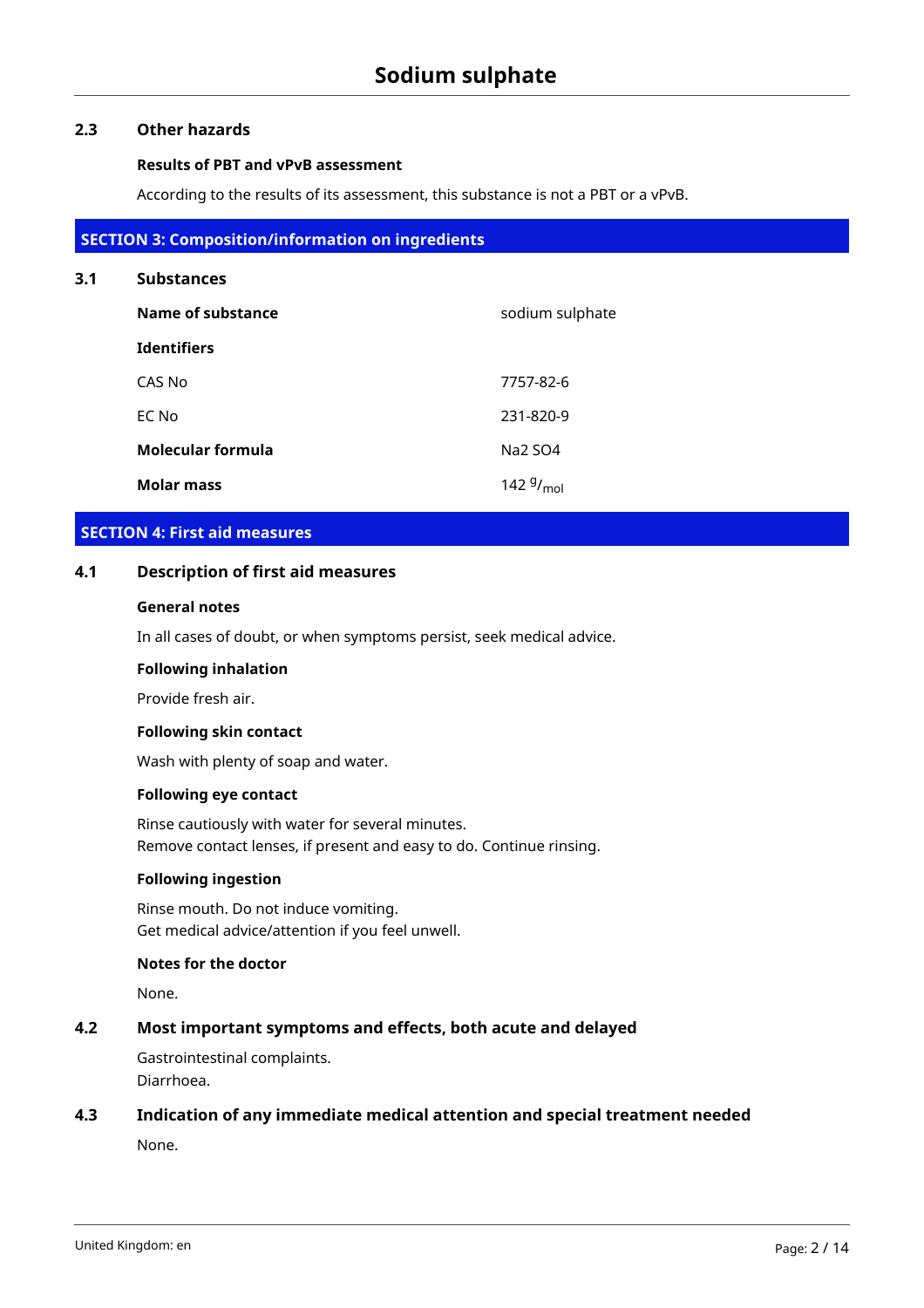## **SECTION 5: Firefighting measures**

### **5.1 Extinguishing media**

### **Suitable extinguishing media**

water, foam, alcohol resistant foam, fire extinguishing powder

### **Unsuitable extinguishing media**

water jet

### **5.2 Special hazards arising from the substance or mixture**

Hazardous decomposition products: Section 10.

### **Hazardous combustion products**

sulphur oxides (SOx)

### **5.3 Advice for firefighters**

In case of fire and/or explosion do not breathe fumes. Co-ordinate firefighting measures to the fire surroundings. Do not allow firefighting water to enter drains or water courses. Collect contaminated firefighting water separately. Fight fire with normal precautions from a reasonable distance.

### **Special protective equipment for firefighters**

use suitable breathing apparatus

### **SECTION 6: Accidental release measures**

### **6.1 Personal precautions, protective equipment and emergency procedures**

#### **For non-emergency personnel**

Ventilate affected area.

Wearing of suitable protective equipment (including personal protective equipment referred to under Section 8 of the safety data sheet) to prevent any contamination of skin, eyes and personal clothing.

#### **For emergency responders**

Wear breathing apparatus if exposed to vapours/dust/spray/gases.

### **6.2 Environmental precautions**

Keep away from drains, surface and ground water. Retain contaminated washing water and dispose of it.

### **6.3 Methods and material for containment and cleaning up**

### **Advice on how to contain a spill**

Take up mechanically.

#### **Advice on how to clean up a spill**

Take up mechanically. Collect spillage.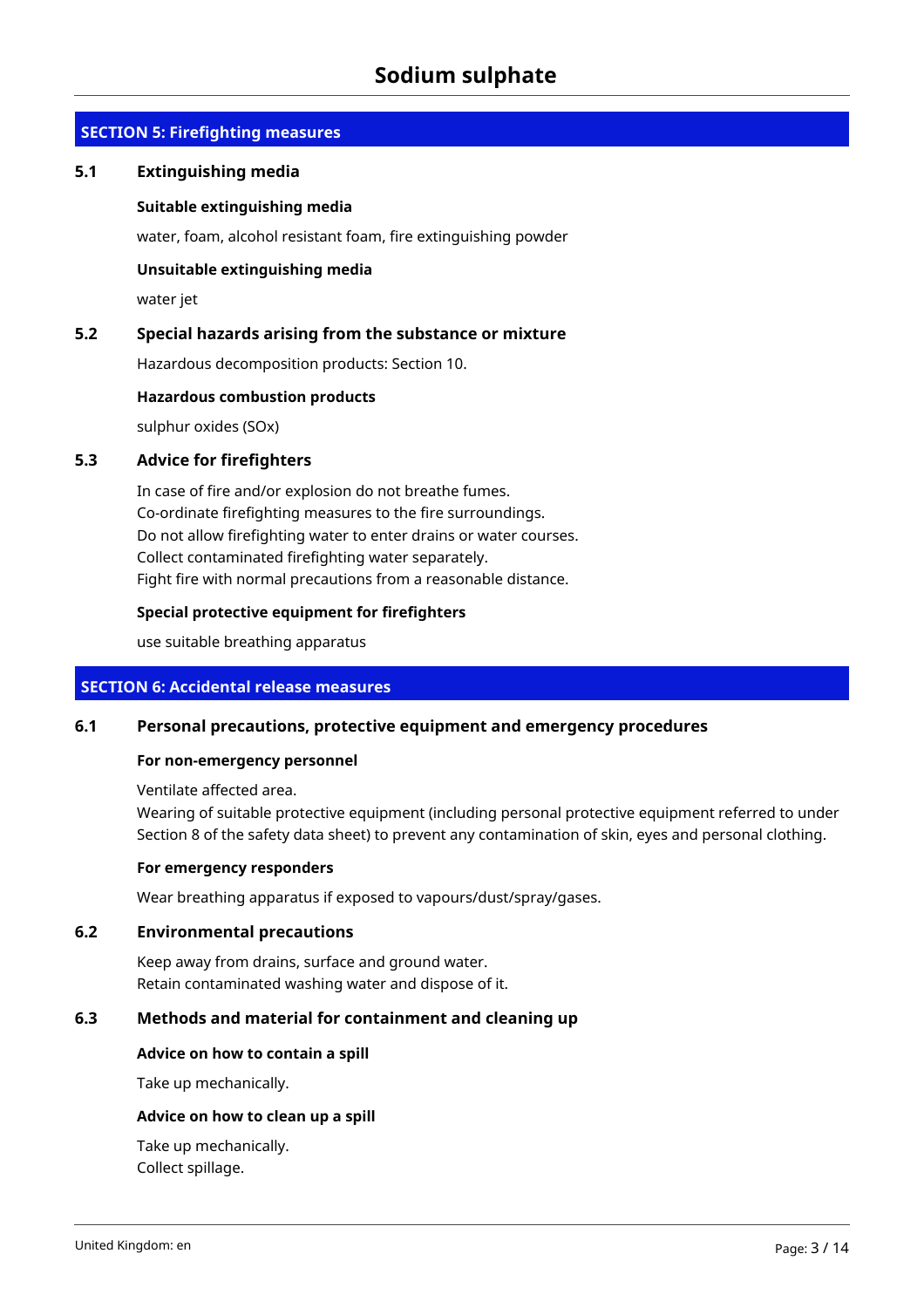### **Other information relating to spills and releases**

Place in appropriate containers for disposal. Ventilate affected area.

### **6.4 Reference to other sections**

Hazardous combustion products: see section 5. Personal protective equipment: see section 8. Incompatible materials: see section 10. Disposal considerations: see section 13.

## **SECTION 7: Handling and storage**

### **7.1 Precautions for safe handling**

### **Measures to prevent fire as well as aerosol and dust generation**

Use local and general ventilation.

#### **Specific notes/details**

Dust deposits may accumulate on all deposition surfaces in a technical room.

#### **Measures to protect the environment**

Avoid release to the environment.

#### **Advice on general occupational hygiene**

Do not eat, drink and smoke in work areas. Wash hands after use. Preventive skin protection (barrier creams/ointments) is recommended. Remove contaminated clothing and protective equipment before entering eating areas. Do not breathe dust. Avoid contact with eyes.

### **7.2 Conditions for safe storage, including any incompatibilities**

#### **Explosive atmospheres**

Not dust explosion capable.

#### **Flammability hazards**

None.

### **Incompatible substances or mixtures**

Incompatible materials: see section 10.

### **Protect against external exposure, such as**

heat, humidity, sunlight

### **Consideration of other advice**

Keep away from food, drink and animal feeding stuffs.

### **Ventilation requirements**

Provision of sufficient ventilation.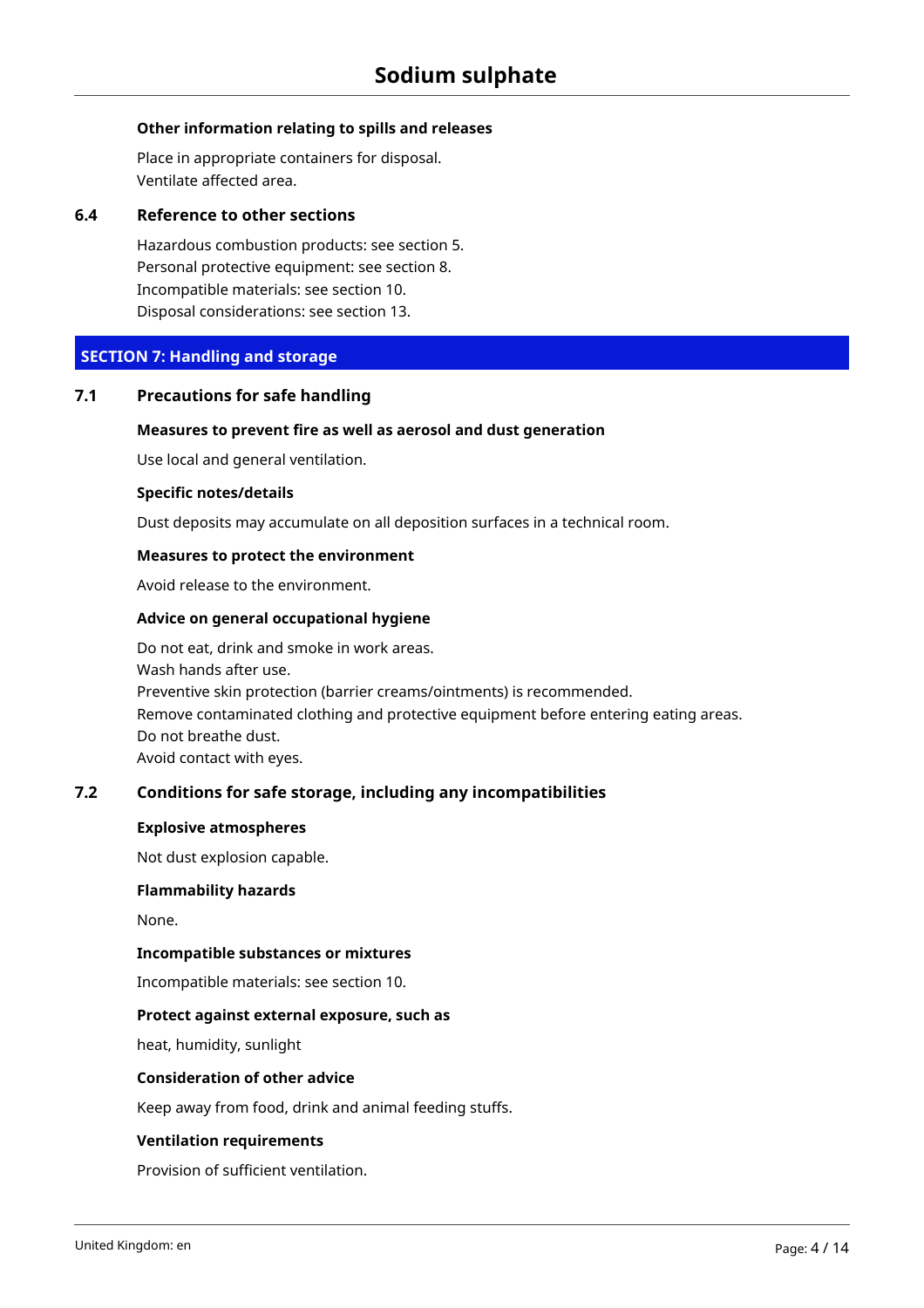# **Packaging compatibilities**

Keep only in original container.

# **7.3 Specific end use(s)**

No information available.

# **SECTION 8: Exposure controls/personal protection**

# **8.1 Control parameters**

|                                                                                                                                                                                                                               | Occupational exposure limit values (Workplace Exposure Limits) |                          |     |                          |    |                          |  |  |           |
|-------------------------------------------------------------------------------------------------------------------------------------------------------------------------------------------------------------------------------|----------------------------------------------------------------|--------------------------|-----|--------------------------|----|--------------------------|--|--|-----------|
| <b>CAS No</b><br><b>TWA</b><br>Identi-<br><b>STEL</b><br><b>Name of agent</b><br><b>TWA</b><br><b>STEL</b><br>Nota-<br>Coun-<br><b>Source</b><br>fier<br>tion<br>[ppm]<br>[ppm]<br>[mq/m <sup>3</sup> ]<br>[mg/m $3$ ]<br>try |                                                                |                          |     |                          |    |                          |  |  |           |
| GB                                                                                                                                                                                                                            | dust                                                           | ٠                        | WEL | $\overline{\phantom{a}}$ | 10 |                          |  |  | EH40/2005 |
| GB                                                                                                                                                                                                                            | dust                                                           | $\overline{\phantom{a}}$ | WEL | $\overline{\phantom{a}}$ | 4  | $\overline{\phantom{a}}$ |  |  | EH40/2005 |

#### **Notation**

|             | inhalable fraction                                                                                                                                                          |
|-------------|-----------------------------------------------------------------------------------------------------------------------------------------------------------------------------|
| r.          | respirable fraction                                                                                                                                                         |
| <b>STEL</b> | short-term exposure limit: a limit value above which exposure should not occur and which is related to a 15-<br>minute period (unless otherwise specified)                  |
| <b>TWA</b>  | time-weighted average (long-term exposure limit): measured or calculated in relation to a reference period of<br>8 hours time-weighted average (unless otherwise specified) |

## **Human health values**

| <b>Relevant DNELs and other threshold levels</b> |                                  |                                              |                   |                            |  |  |  |
|--------------------------------------------------|----------------------------------|----------------------------------------------|-------------------|----------------------------|--|--|--|
| <b>Endpoint</b>                                  | <b>Threshold</b><br><b>level</b> | <b>Protection goal,</b><br>route of exposure | <b>Used in</b>    | <b>Exposure time</b>       |  |  |  |
| <b>DNEL</b>                                      | $20 \text{ mg/m}^3$              | human, inhalatory                            | worker (industry) | chronic - systemic effects |  |  |  |
| <b>DNEL</b>                                      | $20 \text{ mg/m}^3$              | human, inhalatory                            | worker (industry) | chronic - local effects    |  |  |  |

### **Environmental values**

| <b>Relevant PNECs and other threshold levels</b> |                        |                                  |  |  |  |  |  |  |
|--------------------------------------------------|------------------------|----------------------------------|--|--|--|--|--|--|
| <b>Endpoint</b>                                  | <b>Threshold level</b> | <b>Environmental compartment</b> |  |  |  |  |  |  |
| <b>PNEC</b>                                      | 11.09 $mg/$            | freshwater                       |  |  |  |  |  |  |
| <b>PNEC</b>                                      | 1.109 $mg/$            | marine water                     |  |  |  |  |  |  |
| <b>PNEC</b>                                      | 800 $mg/1$             | sewage treatment plant (STP)     |  |  |  |  |  |  |
| <b>PNEC</b>                                      | 40.2 $mg/kq$           | freshwater sediment              |  |  |  |  |  |  |
| <b>PNEC</b>                                      | 4.02 $mg/_{kq}$        | marine sediment                  |  |  |  |  |  |  |
| <b>PNEC</b>                                      | 1.54 $mg/kq$           | soil                             |  |  |  |  |  |  |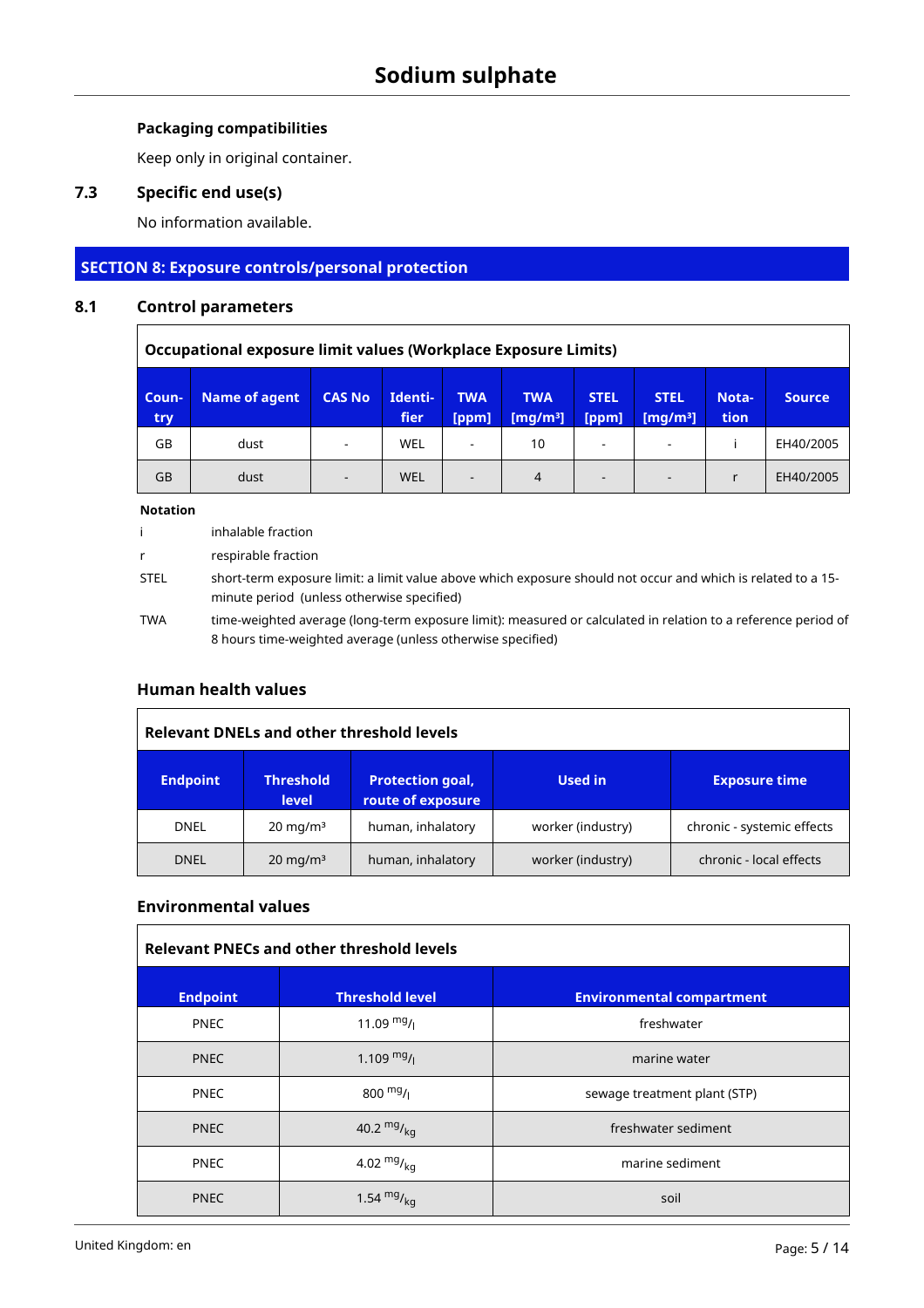### **8.2 Exposure controls**

### **Appropriate engineering controls**

General ventilation.

### **Individual protection measures (personal protective equipment)**

### **Eye/face protection**

Wear eye/face protection.

### **Hand protection**

| <b>Protective gloves</b>                    |                           |                                                    |  |  |  |  |  |
|---------------------------------------------|---------------------------|----------------------------------------------------|--|--|--|--|--|
| <b>Material</b>                             | <b>Material thickness</b> | <b>Breakthrough times of the glove</b><br>material |  |  |  |  |  |
| NR: natural rubber, latex                   | $\geq 0.65$ mm            | >480 minutes (permeation: level 6)                 |  |  |  |  |  |
| CR: chloroprene (chlorobutadiene)<br>rubber | $\geq 0.65$ mm            | >480 minutes (permeation: level 6)                 |  |  |  |  |  |
| NBR: acrylonitrile-butadiene rubber         | $\geq 0.11$ mm            | >480 minutes (permeation: level 6)                 |  |  |  |  |  |

Wear suitable gloves.

Chemical protection gloves are suitable, which are tested according to EN 374.

Check leak-tightness/impermeability prior to use.

In the case of wanting to use the gloves again, clean them before taking off and air them well. For special purposes, it is recommended to check the resistance to chemicals of the protective gloves mentioned above together with the supplier of these gloves.

## **Respiratory protection**

Particulate filter device (EN 143).

P1 (filters at least 80 % of airborne particles, colour code: White).

## **Environmental exposure controls**

Use appropriate container to avoid environmental contamination. Keep away from drains, surface and ground water.

## **SECTION 9: Physical and chemical properties**

## **9.1 Information on basic physical and chemical properties**

| <b>Physical state</b>                                       | solid<br>(powder, crystalline) |
|-------------------------------------------------------------|--------------------------------|
| Colour                                                      | white                          |
| Odour                                                       | odourless                      |
| <b>Melting point/freezing point</b>                         | 888 °C                         |
| Boiling point or initial boiling point and boiling<br>range | not determined                 |
| <b>Flammability</b>                                         | non-combustible                |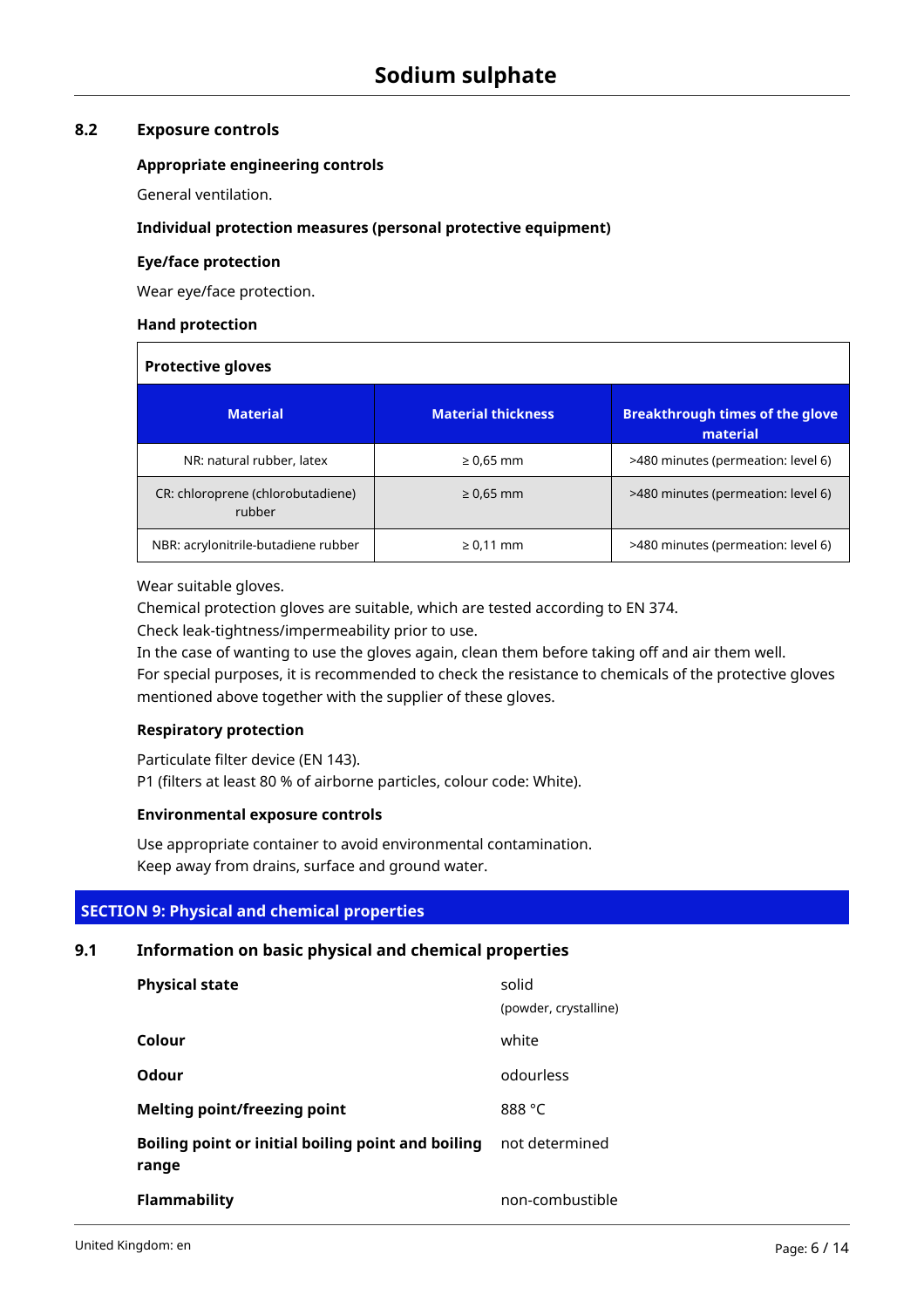| Lower and upper explosion limit                                | not determined                                                                       |
|----------------------------------------------------------------|--------------------------------------------------------------------------------------|
| <b>Flash point</b>                                             | not applicable                                                                       |
| <b>Auto-ignition temperature</b>                               | not applicable<br>(solid)                                                            |
| <b>Decomposition temperature</b>                               | >884 °C                                                                              |
| pH (value)                                                     | 5.2 – 8 (in aqueous solution: 50 $9/$ <sub>l</sub> , 20 °C)                          |
| <b>Viscosity</b>                                               | not relevant<br>(solid)                                                              |
| Solubility(ies)                                                |                                                                                      |
| Water solubility                                               | 200 <sup>g</sup> / <sub>l</sub> at 20 °C<br>410 <sup>g</sup> / <sub>l</sub> at 30 °C |
| Partition coefficient n-octanol/water (log value) not relevant | (inorganic)                                                                          |
| <b>Vapour pressure</b>                                         | not determined                                                                       |
| Density and/or relative density                                |                                                                                      |
| Density                                                        | 2.7 $9/$ <sub>cm</sub> <sup>3</sup> at 20 °C                                         |
| Relative vapour density                                        | information on this property is not available                                        |
| <b>Bulk density</b>                                            | 1,400 - 1,600 $kg/m3$                                                                |
|                                                                |                                                                                      |
| <b>Particle characteristics</b>                                | no data available                                                                    |
| <b>Other information</b>                                       |                                                                                      |
| Information with regard to physical hazard<br>classes          | hazard classes acc. to GHS (physical hazards):<br>not relevant                       |
| <b>Other safety characteristics</b>                            |                                                                                      |
| Surface tension                                                | 71 m <sup>N</sup> / <sub>m</sub> (20 °C)<br>(EU method A.5)                          |

# **SECTION 10: Stability and reactivity**

### **10.1 Reactivity**

**9.2 Other information**

This material is not reactive under normal ambient conditions.

# **10.2 Chemical stability**

The material is stable under normal ambient and anticipated storage and handling conditions of temperature and pressure.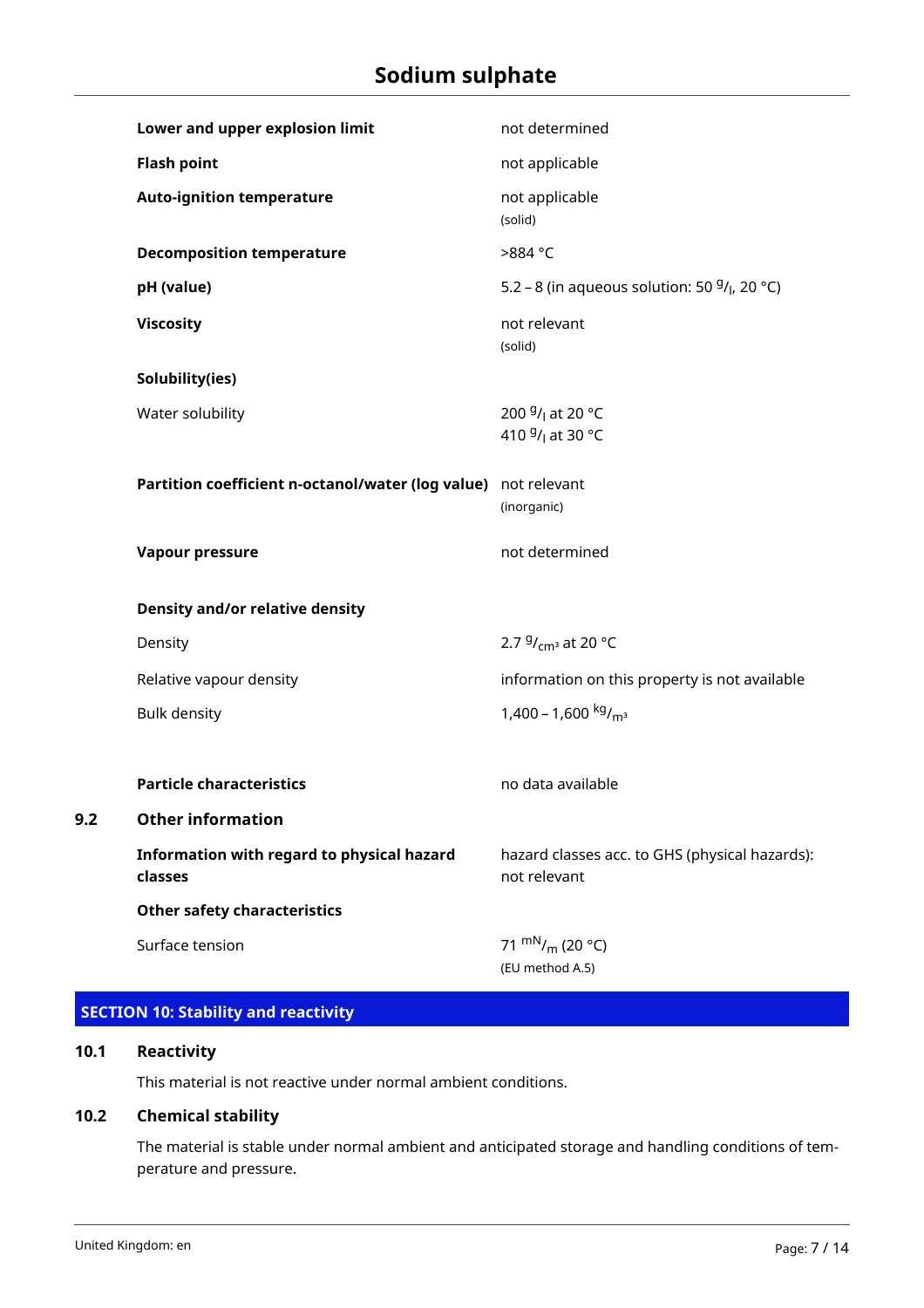### **10.3 Possibility of hazardous reactions**

Explosive reaction with Aluminium.

### **10.4 Conditions to avoid**

Keep away from heat. Humidity.

### **10.5 Incompatible materials**

aluminium

### **10.6 Hazardous decomposition products**

Reasonably anticipated hazardous decomposition products produced as a result of use, storage, spill and heating are not known.

Hazardous combustion products: see section 5.

### **SECTION 11: Toxicological information**

## **11.1 Information on hazard classes as defined in Regulation (EC) No 1272/2008**

If not otherwise specified the classification is based on:

Animal studies; Evidence from any other toxicity tests; Expert judgement (weight of evidence determination).

### **Classification according to GHS (1272/2008/EC, CLP)**

This substance does not meet the criteria for classification in accordance with Regulation No 1272/ 2008/EC.

### **Acute toxicity**

Shall not be classified as acutely toxic (oral).

| <b>Exposure route</b> | <b>Endpoint</b> | Value                  | <b>Species</b> | <b>Method</b>         | <b>Source</b> |
|-----------------------|-----------------|------------------------|----------------|-----------------------|---------------|
| oral                  | LD50            | $>2,000 \frac{mg}{kg}$ | rat, female    | OECD Guideline<br>423 | <b>ECHA</b>   |

### **Skin corrosion/irritation**

Shall not be classified as corrosive/irritant to skin.

### **Serious eye damage/eye irritation**

Shall not be classified as seriously damaging to the eye or eye irritant.

### **Respiratory or skin sensitisation Skin sensitisation**

Shall not be classified as a skin sensitiser.

### **Respiratory sensitisation**

Classification could not be established because: Data are lacking, inconclusive, or conclusive but not sufficient for classification.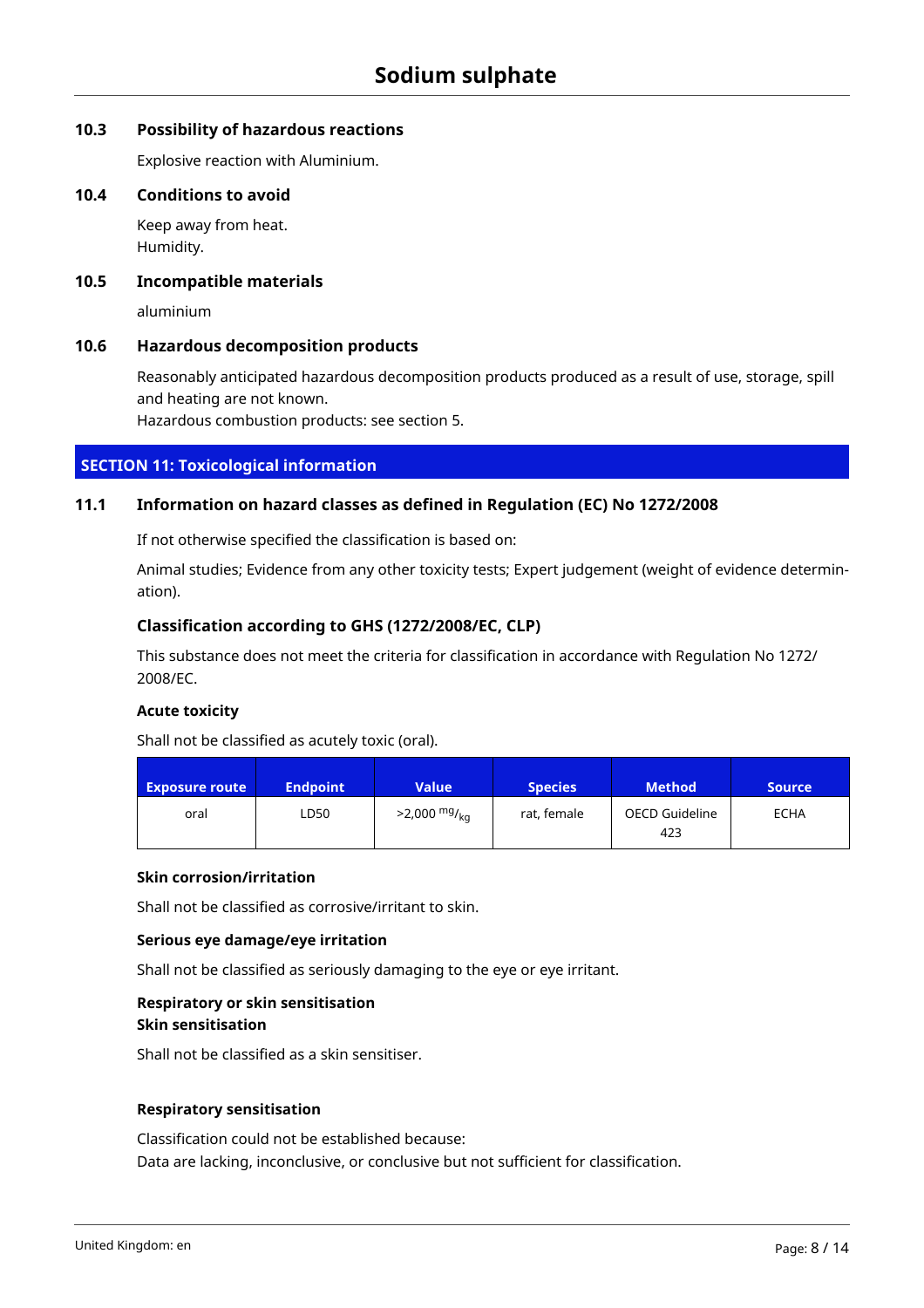### **Germ cell mutagenicity**

Shall not be classified as germ cell mutagenic.

### **Carcinogenicity**

Classification could not be established because: Data are lacking, inconclusive, or conclusive but not sufficient for classification.

### **Reproductive toxicity**

Shall not be classified as a reproductive toxicant.

### **Specific target organ toxicity - single exposure**

Classification could not be established because: Data are lacking, inconclusive, or conclusive but not sufficient for classification.

### **Specific target organ toxicity - repeated exposure**

Classification could not be established because: Data are lacking, inconclusive, or conclusive but not sufficient for classification.

#### **Aspiration hazard**

Shall not be classified as presenting an aspiration hazard.

### **11.2 Information on other hazards**

There is no additional information.

### **Endocrine disrupting properties**

Not listed.

### **SECTION 12: Ecological information**

### **12.1 Toxicity**

### **Aquatic toxicity (acute)**

Based on available data, the classification criteria are not met.

| <b>Endpoint</b> | <b>Exposure time</b> | <b>Value</b>  | <b>Species</b>                               | <b>Method</b>    | <b>Source</b> |
|-----------------|----------------------|---------------|----------------------------------------------|------------------|---------------|
| <b>LC50</b>     | 96 h                 | 7,960<br>mg/1 | fathead minnow<br>(pimephales pro-<br>melas) |                  | <b>ECHA</b>   |
| <b>LC50</b>     | 48 h                 | 1,766<br>mg/1 | daphnia magna                                | EPA 600/R-94/024 | <b>ECHA</b>   |

### **Aquatic toxicity (chronic)**

Based on available data, the classification criteria are not met.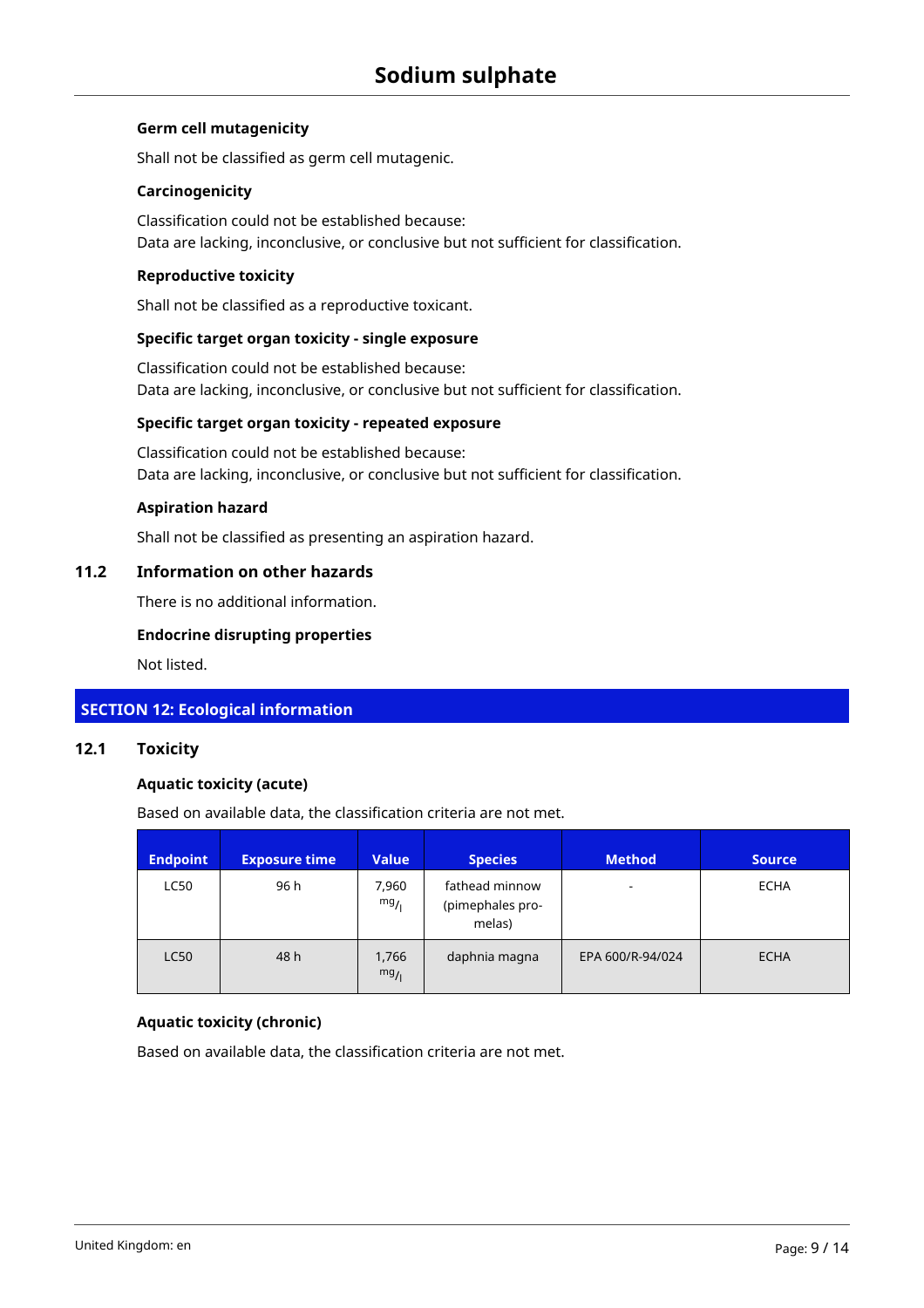| <b>Endpoint</b> | <b>Exposure time</b> | <b>Value</b>  | <b>Species</b>                     | <b>Method</b>  | <b>Source</b> |
|-----------------|----------------------|---------------|------------------------------------|----------------|---------------|
| <b>LC50</b>     | 7 d                  | 3,030<br>mg/1 | Ceriodaphnia dubia<br>(water flea) | ASTM E 1295-01 | <b>ECHA</b>   |
| <b>EC50</b>     | 7 d                  | 1,698<br>mg/  | Ceriodaphnia dubia<br>(water flea) | ASTM E 1295-01 | <b>ECHA</b>   |
| <b>EC50</b>     | 120h                 | 1,900<br>mg/  | algae                              |                | <b>ECHA</b>   |
| <b>LOEC</b>     | 7 d                  | 1,329<br>mg/1 | Ceriodaphnia dubia<br>(water flea) | ASTM E 1295-01 | <b>ECHA</b>   |
| <b>NOEC</b>     | 37 d                 | 89/1          | microorganisms                     | ٠              | <b>ECHA</b>   |

**12.2.5 CSB/COD: max. 3 mg/g** 

## **12.2 Persistence and degradability**

### **Biodegradation**

The study does not need to be conducted because the substance is inorganic.

#### **Persistence**

The study does not need to be conducted because the substance is inorganic.

### **12.3 Bioaccumulative potential**

| n-octanol/water (log KOW) | -4.38  |
|---------------------------|--------|
|                           | (ECHA) |

# **12.4 Mobility in soil**

No data available.

### **12.5 Results of PBT and vPvB assessment**

According to the results of its assessment, this substance is not a PBT or a vPvB.

## **12.6 Endocrine disrupting properties**

Not listed.

# **12.7 Other adverse effects**

Data are not available.

### **Remarks**

Wassergefährdungsklasse, WGK (water hazard class): 1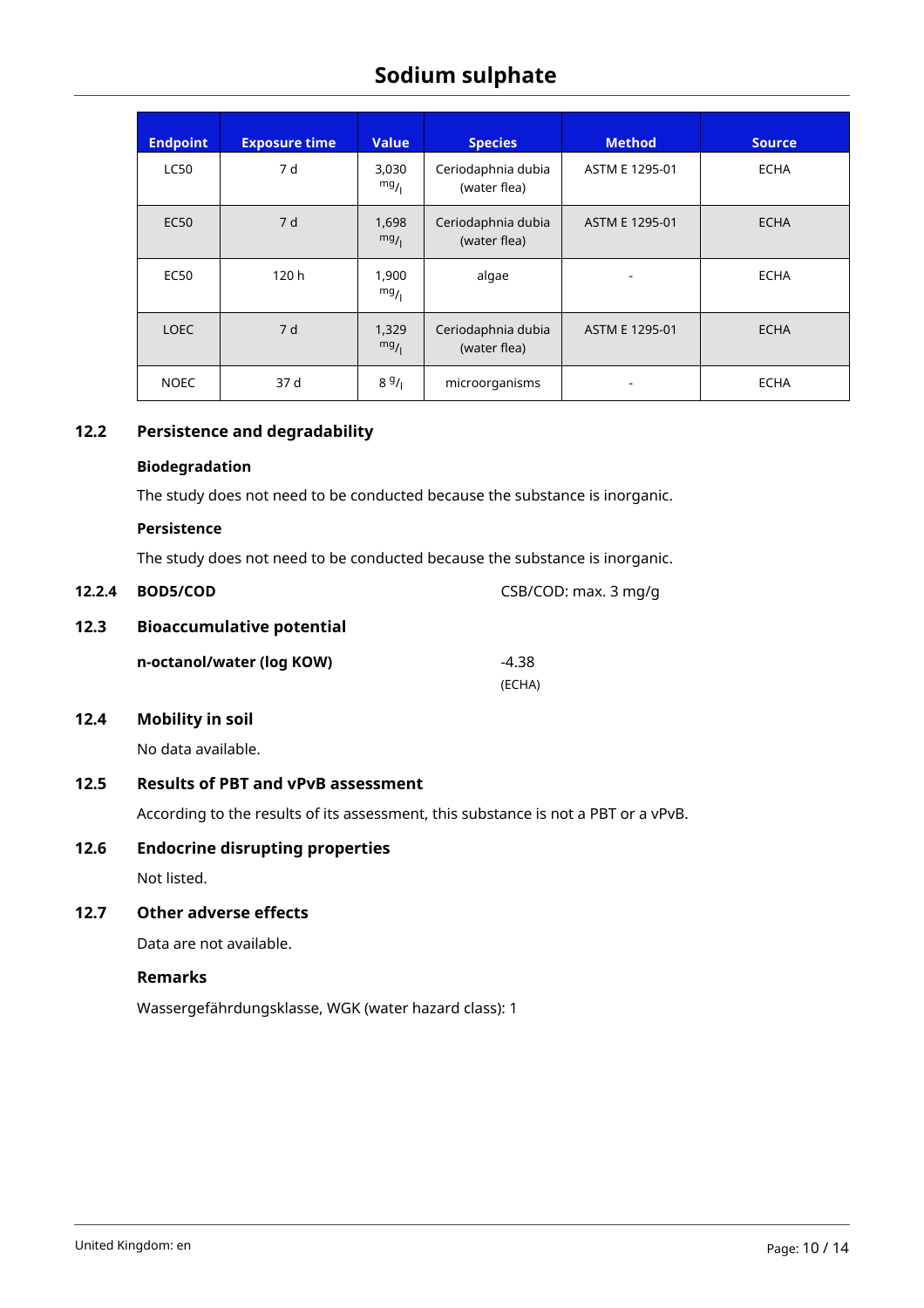### **SECTION 13: Disposal considerations**

#### **13.1 Waste treatment methods**

Dispose of contents/container in accordance with local/regional/national/international regulations.

#### **Sewage disposal-relevant information**

Do not empty into drains.

### **Waste treatment of containers/packagings**

Completely emptied packages can be recycled. Handle contaminated packages in the same way as the substance itself.

#### **Remarks**

Please consider the relevant national or regional provisions.

| <b>SECTION 14: Transport information</b> |                                                              |                |  |  |
|------------------------------------------|--------------------------------------------------------------|----------------|--|--|
| 14.1                                     | UN number or ID number                                       | not assigned   |  |  |
| 14.2                                     | UN proper shipping name                                      |                |  |  |
| 14.3                                     | <b>Transport hazard class(es)</b>                            |                |  |  |
| 14.4                                     | <b>Packing group</b>                                         |                |  |  |
| 14.5                                     | <b>Environmental hazards</b>                                 |                |  |  |
| 14.6                                     | <b>Special precautions for user</b>                          | $\blacksquare$ |  |  |
| 14.7                                     | Maritime transport in bulk according to IMO -<br>instruments |                |  |  |

#### **SECTION 15: Regulatory information**

**15.1 Safety, health and environmental regulations/legislation specific for the substance or mixture**

**Relevant provisions of the European Union (EU)**

#### **Restrictions according to REACH, Annex XVII**

Not listed.

### **List of substances subject to authorisation (REACH, Annex XIV) / SVHC - candidate list**

Not listed.

#### **Seveso Directive**

Not assigned.

# **Directive on the restriction of the use of certain hazardous substances in electrical and electronic equipment (RoHS)**

Not listed.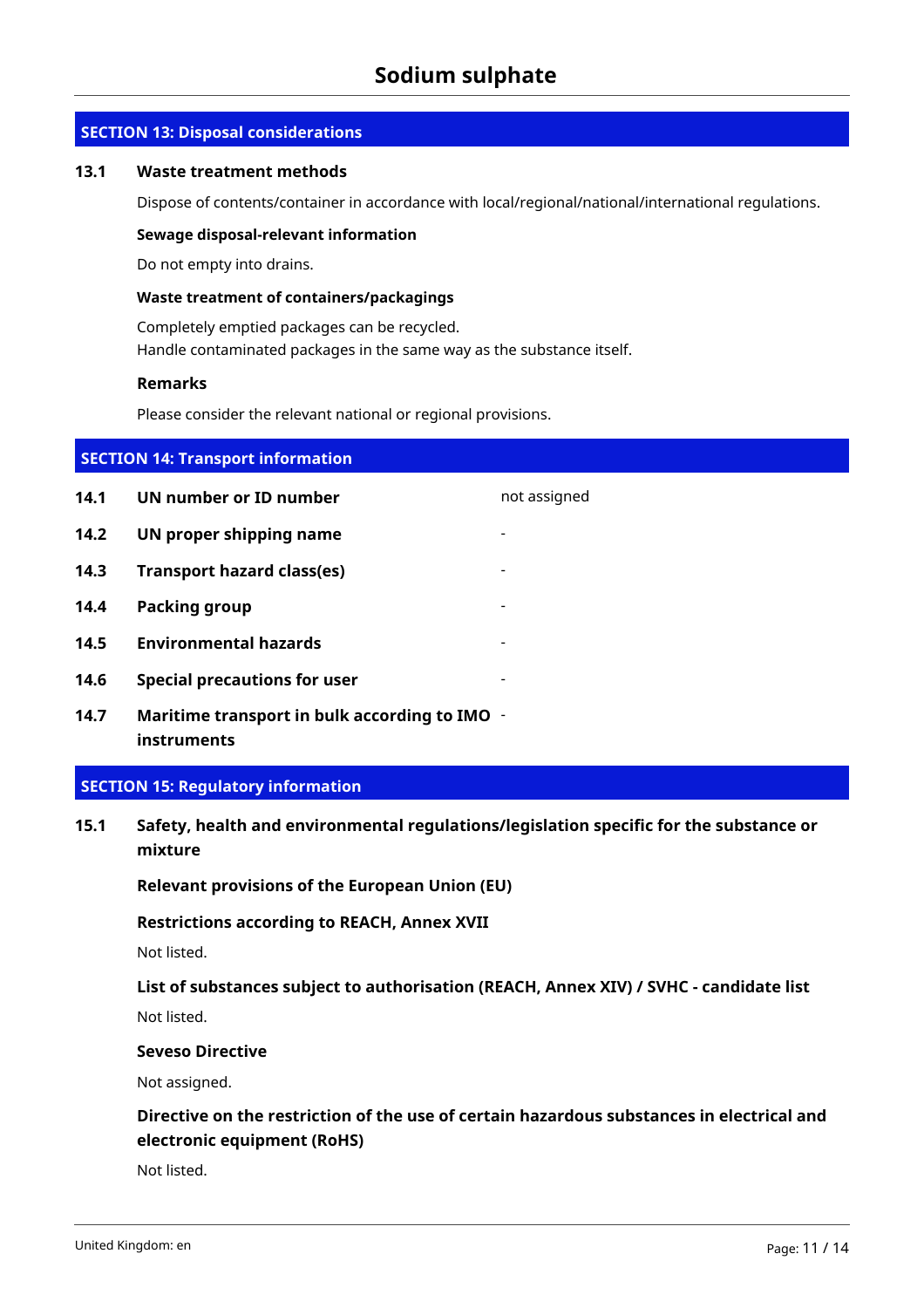# **Regulation on the marketing and use of explosives precursors**

Not listed.

## **Regulation on substances that deplete the ozone layer (ODS)**

Not listed.

# **Regulation concerning the export and import of hazardous chemicals (PIC)**

Not listed.

## **Regulation on persistent organic pollutants (POP)**

Not listed.

## **15.2 Chemical Safety Assessment**

No Chemical Safety Assessment has been carried out for this substance by the supplier.

## **SECTION 16: Other information**

## **Indication of changes (revised safety data sheet)**

Indication of changes:

### **Abbreviations and acronyms**

| Abbr.         | <b>Descriptions of used abbreviations</b>                                                                                                                                                                                     |
|---------------|-------------------------------------------------------------------------------------------------------------------------------------------------------------------------------------------------------------------------------|
| <b>ADN</b>    | Accord européen relatif au transport international des marchandises dangereuses par voies de nav-<br>igation intérieures (European Agreement concerning the International Carriage of Dangerous Goods<br>by Inland Waterways) |
| <b>ADR</b>    | Accord relatif au transport international des marchandises dangereuses par route (Agreement con-<br>cerning the International Carriage of Dangerous Goods by Road)                                                            |
| <b>BOD</b>    | Biochemical Oxygen Demand                                                                                                                                                                                                     |
| CAS           | Chemical Abstracts Service (service that maintains the most comprehensive list of chemical sub-<br>stances)                                                                                                                   |
| <b>CLP</b>    | Regulation (EC) No 1272/2008 on classification, labelling and packaging of substances and mixtures                                                                                                                            |
| COD           | Chemical oxygen demand                                                                                                                                                                                                        |
| <b>DGR</b>    | Dangerous Goods Regulations (see IATA/DGR)                                                                                                                                                                                    |
| <b>DNEL</b>   | Derived No-Effect Level                                                                                                                                                                                                       |
| <b>EC50</b>   | Effective Concentration 50 %. The EC50 corresponds to the concentration of a tested substance caus-<br>ing 50 % changes in response (e.g. on growth) during a specified time interval                                         |
| EC No         | The EC Inventory (EINECS, ELINCS and the NLP-list) is the source for the seven-digit EC number, an<br>identifier of substances commercially available within the EU (European Union)                                          |
| EH40/2005     | EH40/2005 Workplace exposure limits (http://www.nationalarchives.gov.uk/doc/open-government-li-<br>cence/)                                                                                                                    |
| <b>EINECS</b> | European Inventory of Existing Commercial Chemical Substances                                                                                                                                                                 |
| <b>ELINCS</b> | European List of Notified Chemical Substances                                                                                                                                                                                 |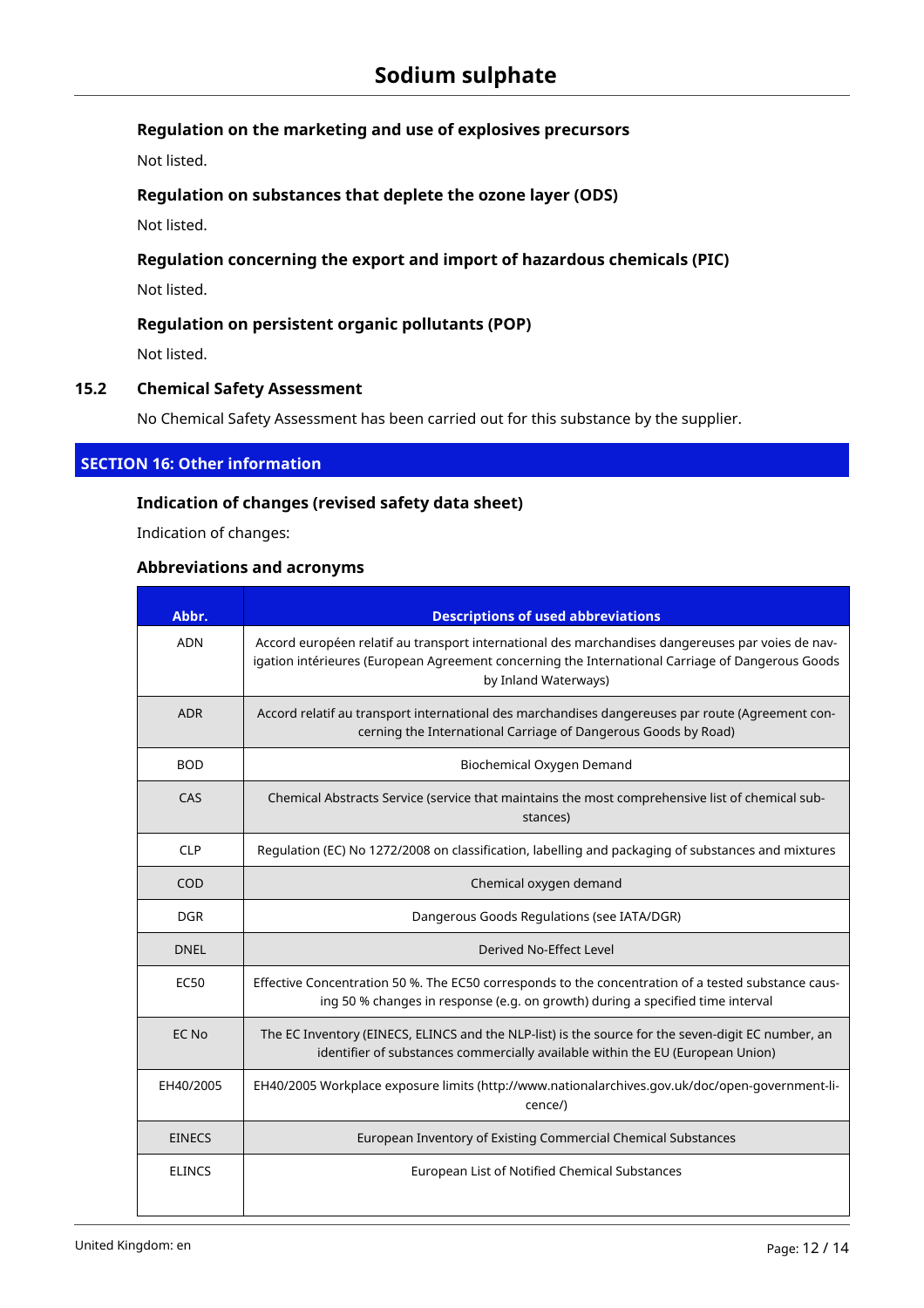| Abbr.           | <b>Descriptions of used abbreviations</b>                                                                                                                                    |
|-----------------|------------------------------------------------------------------------------------------------------------------------------------------------------------------------------|
| <b>GHS</b>      | "Globally Harmonized System of Classification and Labelling of Chemicals" developed by the United<br><b>Nations</b>                                                          |
| <b>IATA</b>     | <b>International Air Transport Association</b>                                                                                                                               |
| <b>IATA/DGR</b> | Dangerous Goods Regulations (DGR) for the air transport (IATA)                                                                                                               |
| IMDG            | International Maritime Dangerous Goods Code                                                                                                                                  |
| <b>LC50</b>     | Lethal Concentration 50%: the LC50 corresponds to the concentration of a tested substance causing<br>50 % lethality during a specified time interval                         |
| LD50            | Lethal Dose 50 %: the LD50 corresponds to the dose of a tested substance causing 50 % lethality dur-<br>ing a specified time interval                                        |
| <b>LOEC</b>     | Lowest Observed Effect Concentration                                                                                                                                         |
| <b>NLP</b>      | No-Longer Polymer                                                                                                                                                            |
| <b>NOEC</b>     | No Observed Effect Concentration                                                                                                                                             |
| PBT             | Persistent, Bioaccumulative and Toxic                                                                                                                                        |
| <b>PNEC</b>     | <b>Predicted No-Effect Concentration</b>                                                                                                                                     |
| ppm             | Parts per million                                                                                                                                                            |
| <b>REACH</b>    | Registration, Evaluation, Authorisation and Restriction of Chemicals                                                                                                         |
| <b>RID</b>      | Règlement concernant le transport International ferroviaire des marchandises Dangereuses (Regula-<br>tions concerning the International carriage of Dangerous goods by Rail) |
| <b>STEL</b>     | Short-term exposure limit                                                                                                                                                    |
| <b>SVHC</b>     | Substance of Very High Concern                                                                                                                                               |
| <b>TWA</b>      | Time-weighted average                                                                                                                                                        |
| vPvB            | Very Persistent and very Bioaccumulative                                                                                                                                     |
| <b>WEL</b>      | Workplace exposure limit                                                                                                                                                     |

## **Key literature references and sources for data**

Regulation (EC) No 1272/2008 on classification, labelling and packaging of substances and mixtures. Regulation (EC) No. 1907/2006 (REACH).

Transport of dangerous goods by road, rail and inland waterway (ADR/RID/ADN). International Maritime Dangerous Goods Code (IMDG). Dangerous Goods Regulations (DGR) for the air transport (IATA).

### **Responsible for the safety data sheet**

| C.S.B. GmbH            | Telephone: +49 (0) 2151 - 652086 - 0 |
|------------------------|--------------------------------------|
| Düsseldorfer Str. 113  | Telefax: +49 (0) 2151 - 652086 - 9   |
| 47809 Krefeld, Germany | e-Mail: info@csb-compliance.com      |
|                        | Website: www.csb-compliance.com      |